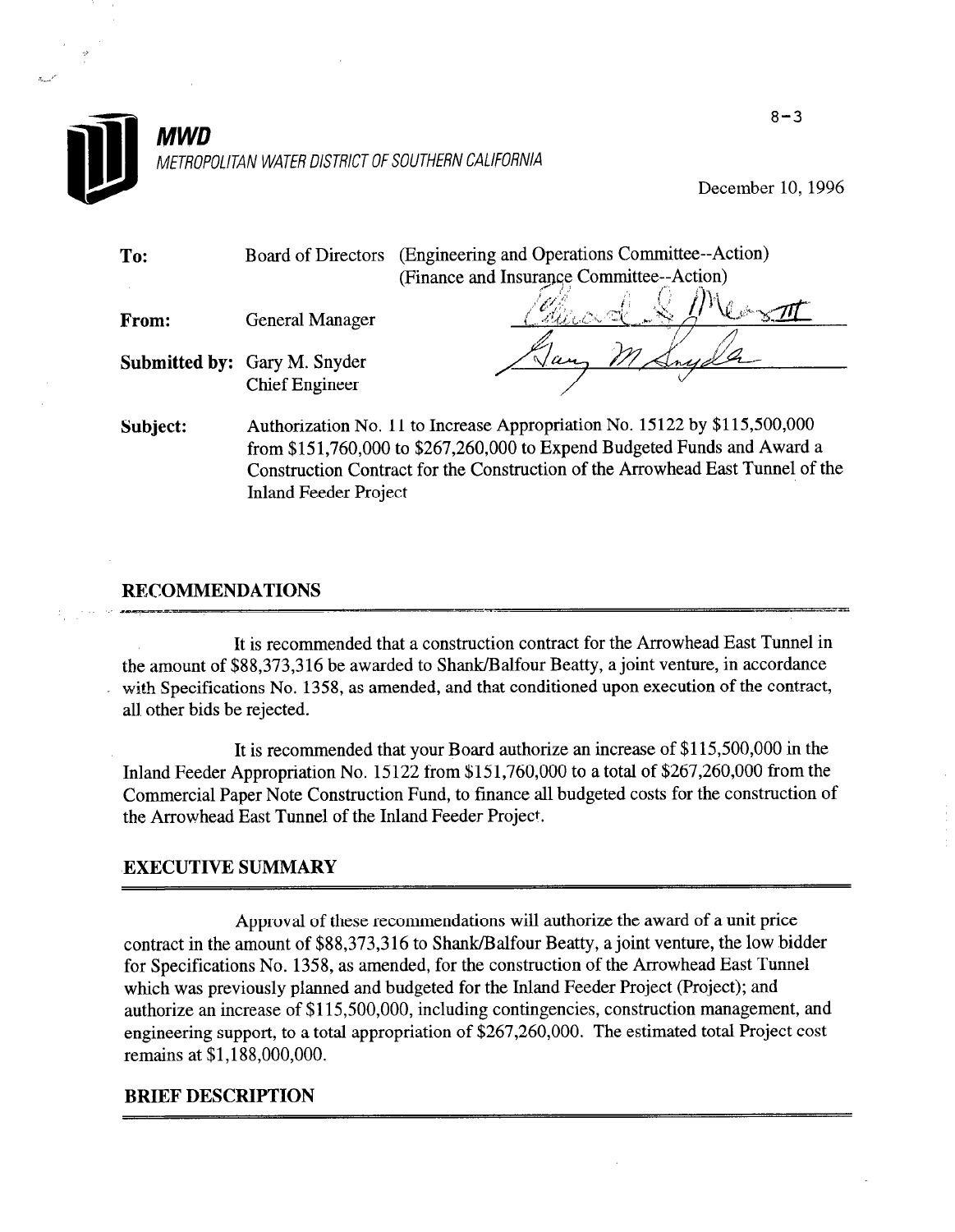A total of seven bids were received and opened under Specifications No. 1358, as amended, for the construction of the Arrowhead East Tunnel of the Project and are shown on the Abstract of Bids (see Attachment B). The responsible low bid from Shank/Balfour Beatty, in the amount of \$88,373,316, complies with the requirements of the specifications, is \$9,078,184 below the next lowest bid, and is \$24,436,684 below the Engineer's Estimate. The bid is based upon unit prices for the estimated quantities set forth in the specifications. The final contract price may vary to the extent that actual quantities vary from the estimates in the specifications.

A \$115,500,000 increase in Appropriation No. 15122, formerly Appropriation No. 559, is therefore required for the construction of the Arrowhead East Tunnel of the Project. The total estimated cost of the Project remains at \$1,188,000,000 (see Attachment A).

| <b>Contract Type</b><br>⊠<br><b>New</b><br>Amended                                 | <b>Funding</b><br>図<br>Capital-Appropriation No. 15122<br>$O$ & M                                                    | <b>Type of Competition</b><br>⊠<br><b>Competitive Bidding</b><br>Specification No. 1358<br><b>Negotiated Contract</b><br>$\Box$ |
|------------------------------------------------------------------------------------|----------------------------------------------------------------------------------------------------------------------|---------------------------------------------------------------------------------------------------------------------------------|
| <b>Contract Form</b><br>Lease<br><b>Professional Services</b><br>⊠<br>Construction | <b>Budget Status</b><br>Χ<br>FY 96/97 Amount \$60,896,200<br>⊠<br>Out-Year Amount \$959,522,500<br>Non-Budget Amount | Sole Source<br><b>Contract Type</b><br>Χ<br><b>Unit Price</b><br><b>Cost Plus</b><br>Time and Materials                         |

#### PURPOSE/BACKGROUND

The Project is an essential feature of the Metropolitan distribution system, more than doubling the water delivery capacity of the east branch of the State Water Project and providing the service area with up to 650 million gallons of additional delivery capacity daily. The system will also help replenish local groundwater basins, improve State Water Project/Colorado River Aqueduct blends, and serve as an important source of supply for several Metropolitan reservoirs, including the Eastside Reservoir Project.

The Arrowhead East Tunnel Segment is located in the San Bernardino Mountains between City Creek in the City of Highland and the Arrowhead Springs area north of the City of San Bernardino. This segment consists of approximately 27,350 feet of tunnel and 3,470 feet of pipeline which passes through a variety of ground and geologic conditions, including at least two major fault zones. Work under this contract will include tunnel and pipeline excavation, installation of tunnel liner and pipeline, construction of manholes and access facilities, and protection of existing facilities.

#### ACTION AND MILESTONE

Construction is scheduled to begin in February 1997 and complete in late-2001.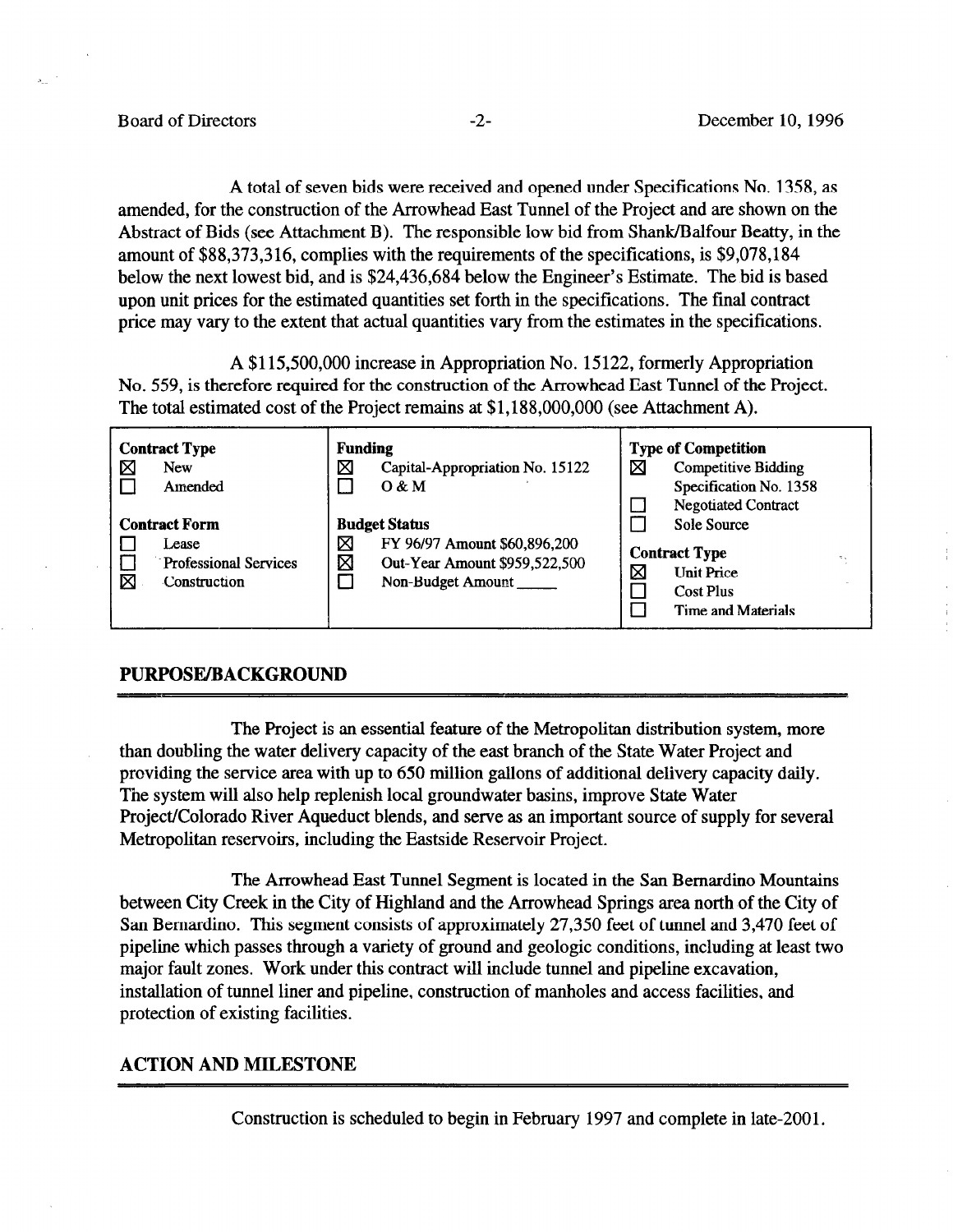#### MBE/WBE

The specifications, as amended, established a mandatory subcontracting minimum of 6 percent to qualified subcontractors. Shank/Balfour Beatty listed 7.91 percent of this project as subcontracted to qualified subcontractors.

The specifications, as amended, required the bidder to submit documentation of its good-faith effort to encourage the participation of minority-, women-, and other-owned business enterprises (MBE/WBE/OBEs). As a result of this good-faith effort, participation by MBEs of 3 percent and by WBEs of 1 percent was expected. Shank/Balfour Beatty achieved 6.01 percent certified MBE participation and 1.82 percent certified WBE participation. The MBE and WBE subcontractors are listed on Attachment C.

#### CEQA COMPLIANCE/ENVIRONMENTAL DOCUMENTATION

All California Environmental Quality Act (CEQA) requirements have been satisfied for the proposed action. In February 1993, your Board certified the Final Environmental Impact Report for the Project. This action satisfied the provisions of CEQA, and no further environmental documentation or reviews are necessary for your Board to take action on this recommendation.

| <b>Plan and Bid Statistics</b><br>66 Contractors Requested Plans<br><b>Bids Submitted</b> | <b>Evaluation Criteria</b><br>Low bid that meets the requirements of the specifications.<br>Bidders qualifications and MBE/WBE participation are<br>also considered. |  |  |
|-------------------------------------------------------------------------------------------|----------------------------------------------------------------------------------------------------------------------------------------------------------------------|--|--|
|                                                                                           | <b>Contractual Details</b><br>X<br>Anticipated Duration 1200 Working Days<br><b>Hourly Rates</b><br>⊠<br>Prevailing Wage Rates Will Apply                            |  |  |

B SB\mg:rev8 (rch2)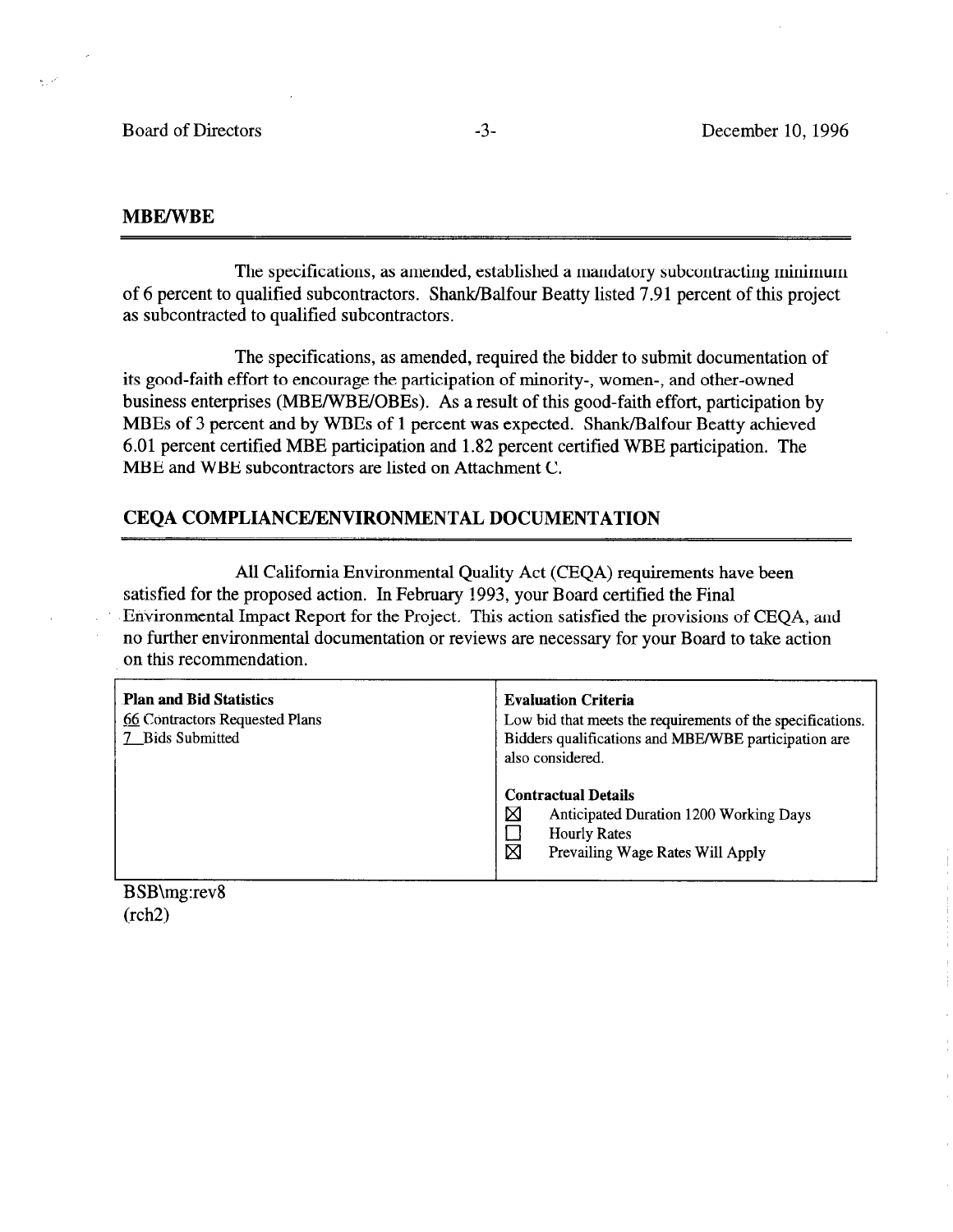#### Attachment A

 $\bar{z}$ 

 $\mathcal{L}$ 

#### Financial Statement Inland Feeder Program (Capital Program No. 5-5590-l 1)

#### Project Summary:

 $\frac{1}{\sqrt{2}}$ 

 $\sigma_{\rm eff}^{(1)}$  .

#### TOTAL PROJECT

|                        | <b>Current Budget</b> | <b>Total Appropriation</b> |  |
|------------------------|-----------------------|----------------------------|--|
| Planning               | \$<br>8,020,000       | 8,020,000<br>S             |  |
| Land                   | 51,000,000            | 30,600,000                 |  |
| Mitigation             | 13,660,000            | 8,480,000                  |  |
| Design                 | 75,000,000            | 65,828,000                 |  |
| Contracts/Construction | 900,000,000           | 138,593,000                |  |
| Contingency            | 140,320,000           | <u>15,739,000</u>          |  |
| <b>TOTAL</b>           | \$1,188,000,000       | \$267,260,000              |  |

The total cost breakdown for Authorization Nos. 10 and 11 to Appropriation No. 15122 are shown below:

|                                                                                | <b>Authorization No. 10</b>                |    |               | <b>Authorization No. 11</b> |                      |
|--------------------------------------------------------------------------------|--------------------------------------------|----|---------------|-----------------------------|----------------------|
| <b>CONSTRUCTION</b>                                                            | $\sim 10^{11}$ km s<br>$\alpha = \alpha$ . | \$ | 1,895,000     | \$                          | 90,269,000           |
| LABOR:                                                                         |                                            |    |               |                             |                      |
| <b>Study</b>                                                                   |                                            | \$ | 1,510,000     | \$                          | 1,510,000            |
| Preliminary Engineering, Final Engineering and                                 |                                            |    |               |                             |                      |
| Preparation of Specifications                                                  |                                            |    | 18,060,000    |                             | 18,060,000           |
| Shop Drawing Reviews, Contract Admin.,<br><b>Field/Fabrication Inspections</b> |                                            |    | 635,000       |                             |                      |
| Environmental                                                                  |                                            |    | 380,000       |                             | 6,885,000<br>380,000 |
| Right-of-Way                                                                   |                                            |    | 4,050,000     |                             | 4,050,000            |
|                                                                                |                                            |    |               |                             |                      |
| <b>LABOR SUBTOTAL</b>                                                          |                                            | S  | 24,635,000    | s                           | 30,885,000           |
| <b>Materials and Supplies</b>                                                  |                                            |    | 3,960,000     |                             | 4,260,000            |
| <b>Incidental Expenses</b>                                                     |                                            |    | 1,200,000     |                             | 1,700,000            |
| Professional & Technical Services                                              |                                            |    | 55,965,000    |                             | 57,616,000           |
| <b>Environmental Mitigation</b>                                                |                                            |    | 7,900,000     |                             | 7,900,000            |
| <b>Right-of-Way Acquisition</b>                                                |                                            |    | 20,300,000    |                             | 20,300,000           |
| <b>Operating Equipment Use</b>                                                 |                                            |    | 350,000       |                             | 750,000              |
| <b>Administrative Overhead</b>                                                 |                                            |    | 13,588,000    |                             | 17,037,000           |
| Owner Controlled Insurance Program (OCIP)                                      |                                            |    | 20,795,000    |                             | 20,795,000           |
| Contingencies                                                                  |                                            |    | 1,172,000     |                             | 15,748,000           |
| TOTAL                                                                          |                                            |    | \$151,760,000 |                             | \$267,260,000        |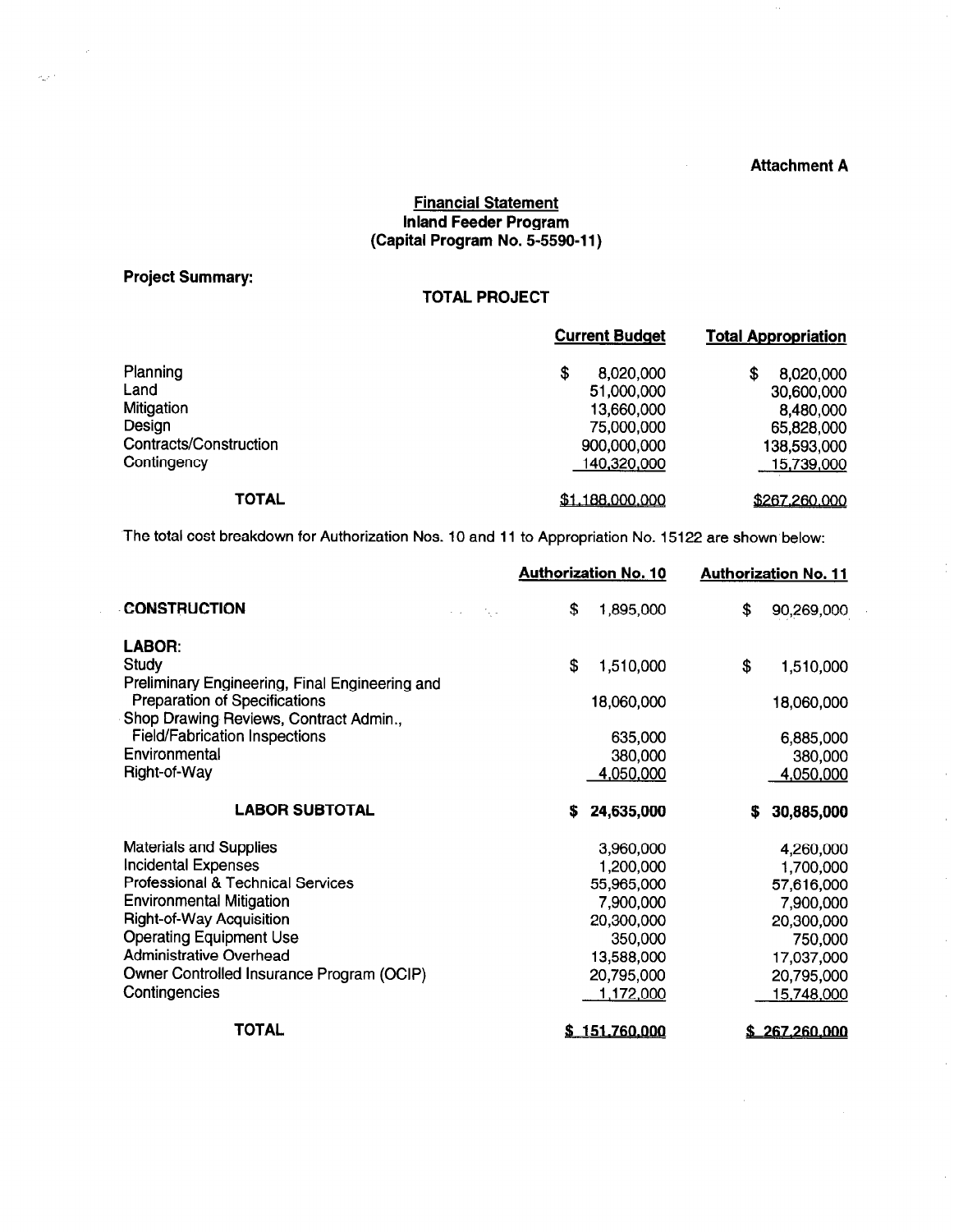# Attachment A

 $\bar{z}$ 

 $\mathcal{L}$ 

 $\bar{z}$ 

 $\bar{z}$ 

Page 2

#### Financial Statement (Program No. 5-5590-l 1)

#### Estimated Funds Required:

| <b>Revision</b>             | <b>Date</b>       | <b>Amount</b>   |
|-----------------------------|-------------------|-----------------|
| Revision No. 1              | August 8, 1989    | \$<br>3,450,000 |
| Revision No. 2              | July 31, 1990     | 2,320,000       |
| Revision No. 3              | December 17, 1991 | 2,330.000       |
| Revision No. 4              | January 22, 1993  | 3,000,000       |
| Revision No. 5              | March 30, 1993    | 102,900,000     |
| Revision No. 6              | June 30, 1993     | -0-             |
| Authorization No. 7         | August 20, 1996   | 2,200,000       |
| Authorization No. 8         | October 29, 1996  | 8,250,000       |
| Authorization No. 9         | October 31, 1996  | 19,710,000      |
| Authorization No. 10        | November 19, 1996 | 7,600,000       |
| <b>Authorization No. 11</b> | December 10, 1996 | 115,500,000     |
| Remaining                   |                   | 920,740,000     |
| Total                       |                   | \$1.188.000.000 |

#### Total

 $\sim$   $\bar{z}$ 

المداري

Source of Funds--Commercial Paper Note Construction Fund

Class: One--Project directly related to delivery of water.

#### Projected Expenditures of Funds:

| Through | Fiscal Year 1995/96 | \$71,120,000    |
|---------|---------------------|-----------------|
|         | Fiscal Year 1996/97 | 52,000,000      |
|         | Fiscal Year 1997/98 | 82,000,000      |
|         | Fiscal Year 1998/99 | 130,000,000     |
|         | Fiscal Year 1999/00 | 244,000,000     |
|         | Fiscal Year 2000/01 | 179,000,000     |
|         | Fiscal Year 2001/02 | 171,000,000     |
|         | Fiscal Year 2002/03 | 82,560,000      |
|         | Fiscal Year 2003/04 | 36,000,000      |
|         | Contingency         | 140,320,000     |
|         | TOTAL               | \$1.188.000.000 |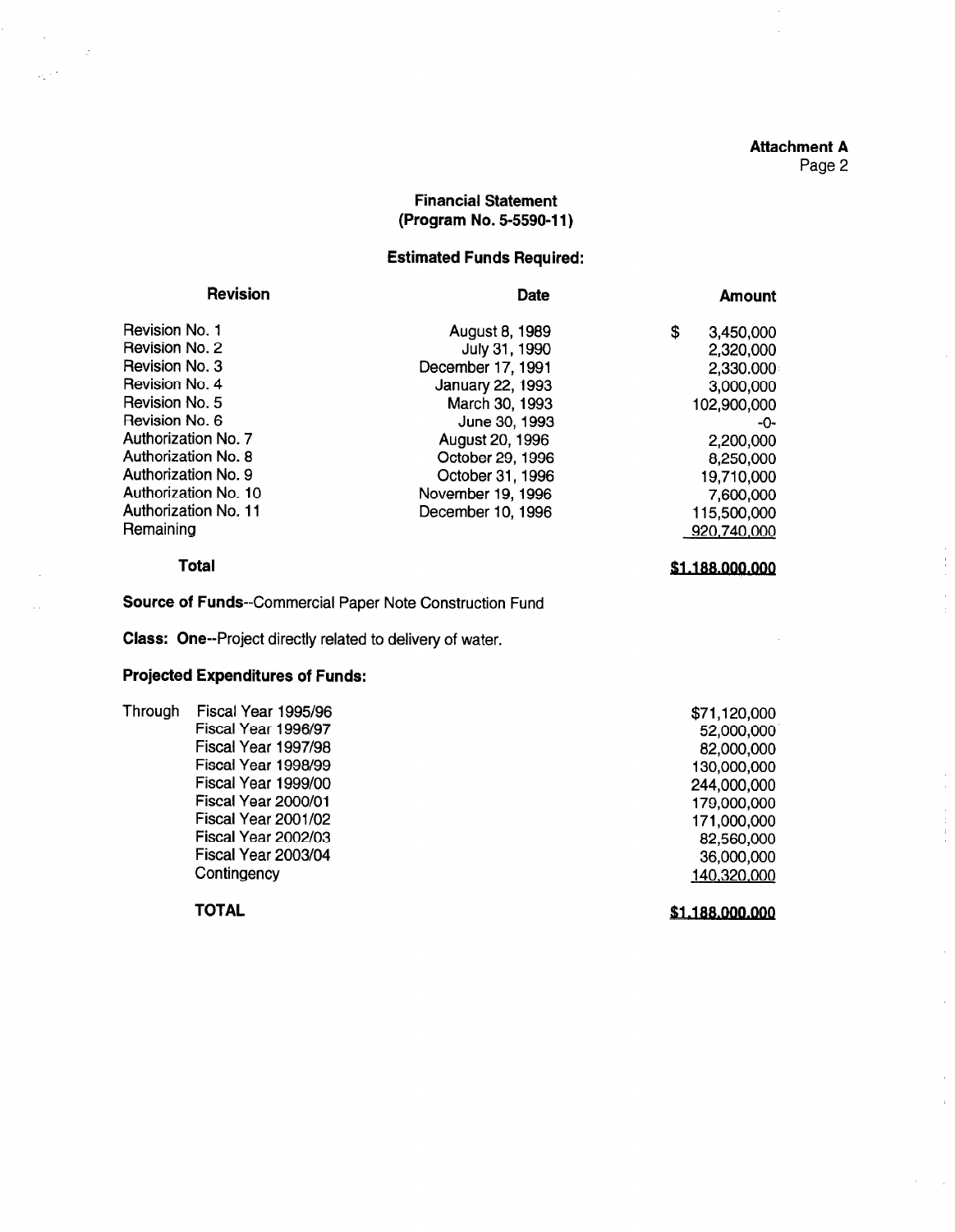## The Metropolitan Water District of Southern California

#### ABSTRACT OF BIDS RECEIVED 21,1996 AT 2:00 PM Specifications No. 1358, as Amended

#### Arrowhead East Tunnel

This project consists of construction of approximately 27,350 feet of 12-foot-diameter (finished) tunnel and 3,466 feet of 12-foot-diameter pipeline from the contract limit line near Strawberry Creek Portal to the contract limit line near City Creek Portal. The work includes excavation and backfill, installation of pipeline and tunnel, protection and support of existing facilities, manholes, access facilities, and restoration,

Engineer's Estimate: \$112,810,000

| <b>Bidder &amp; Location</b>                                                                             | Total         |
|----------------------------------------------------------------------------------------------------------|---------------|
| Shank/Balfour Beatty - San Francisco, California                                                         | \$88,373,316  |
| J. F. Shea Co., Inc. - Walnut, California                                                                | \$97,451,500  |
| S. A. Healy Company/PCL Civil Constructors, Inc., a<br>Joint Venture - McCook, Illinois                  | \$102,945,849 |
| Frontier/Traylor Arrowhead Joint Venture - Evansville,<br>Indiana                                        | \$103,000,000 |
| Obayashi Corporation/Dillingham Construction N.A.,<br>Inc., a Joint Venture - San Franscisco, California | \$117,376,000 |
| Kiewit/Atkinson, a Joint Venture - Omaha, Nebraska                                                       | \$118,705,000 |
| Kenny/Granite, Joint Venture - Wheeling, Illinois                                                        | \$126,261,000 |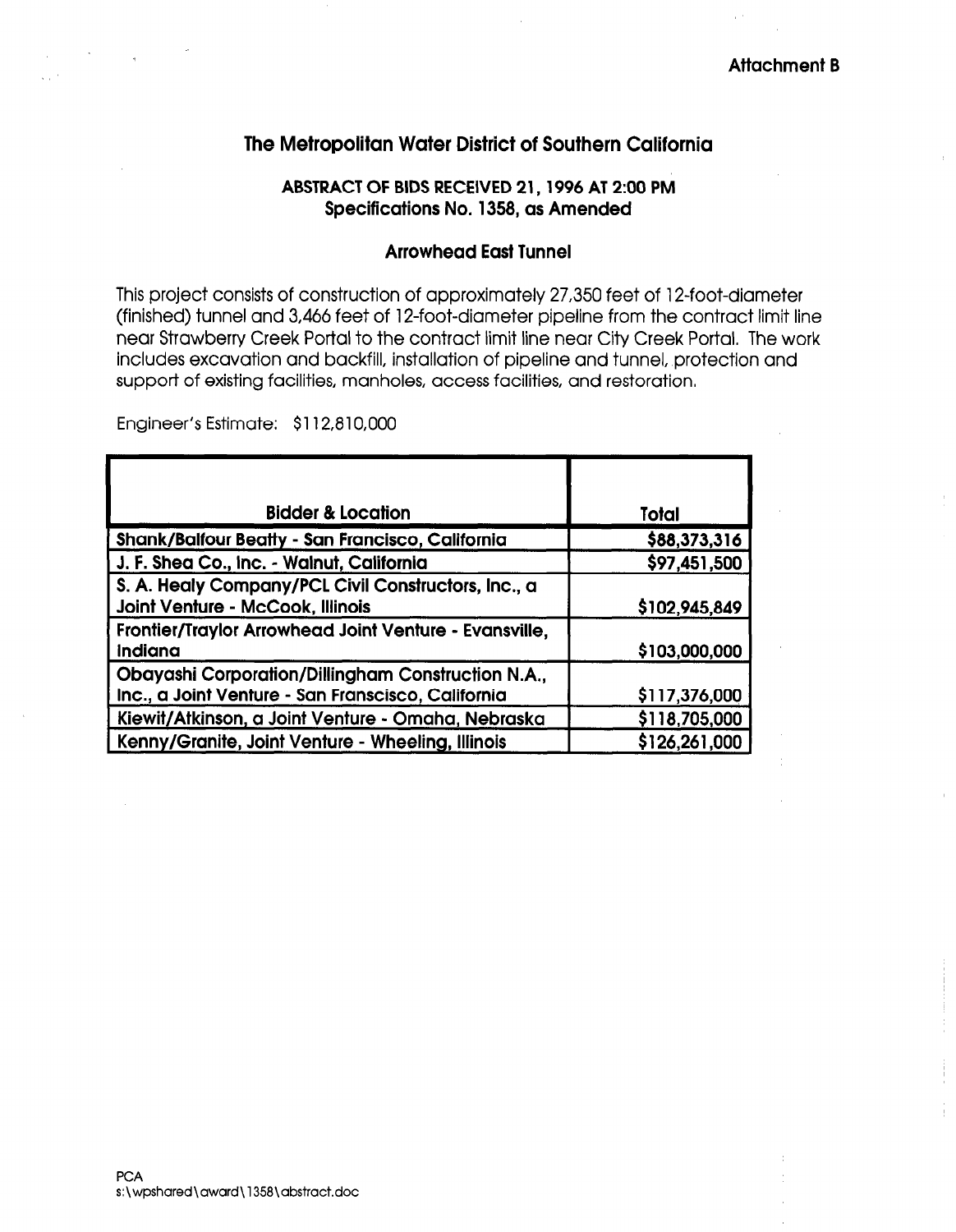### MBE/WBE PARTICIPATION Spec. No. 1358

## Name of Bidder: Shank/Balfour Beatty

 $\gamma$  .

PARTICIPATION LEVELS: 3 Percent MBE and 1 Percent WBE

| <b>Name of Certified</b>                 |                                                  | Participation |             |
|------------------------------------------|--------------------------------------------------|---------------|-------------|
| MBE/WBE<br><b>Subcontractor/Supplier</b> | Work to Be Performed or Materials To Be Supplied | MBE%          | <b>WBE%</b> |
| <b>Western Paving</b><br>Contractors     | <b>Asphalt Paving</b>                            | .07           |             |
| Coast Geo-Constructors,<br>Inc.          | <b>PCC Tunnel Support Segments</b>               | 5.71          |             |
| <b>Daniel Hernandez</b><br>Trucking      | <b>Trucking of Excavated Materials</b>           | .23           |             |
| R. T. Construction, Inc.                 | <b>Tunnel Electrical</b>                         |               | 1.82        |
|                                          |                                                  |               |             |
|                                          | <b>Total Participation</b>                       | 6.01          | 1.82        |